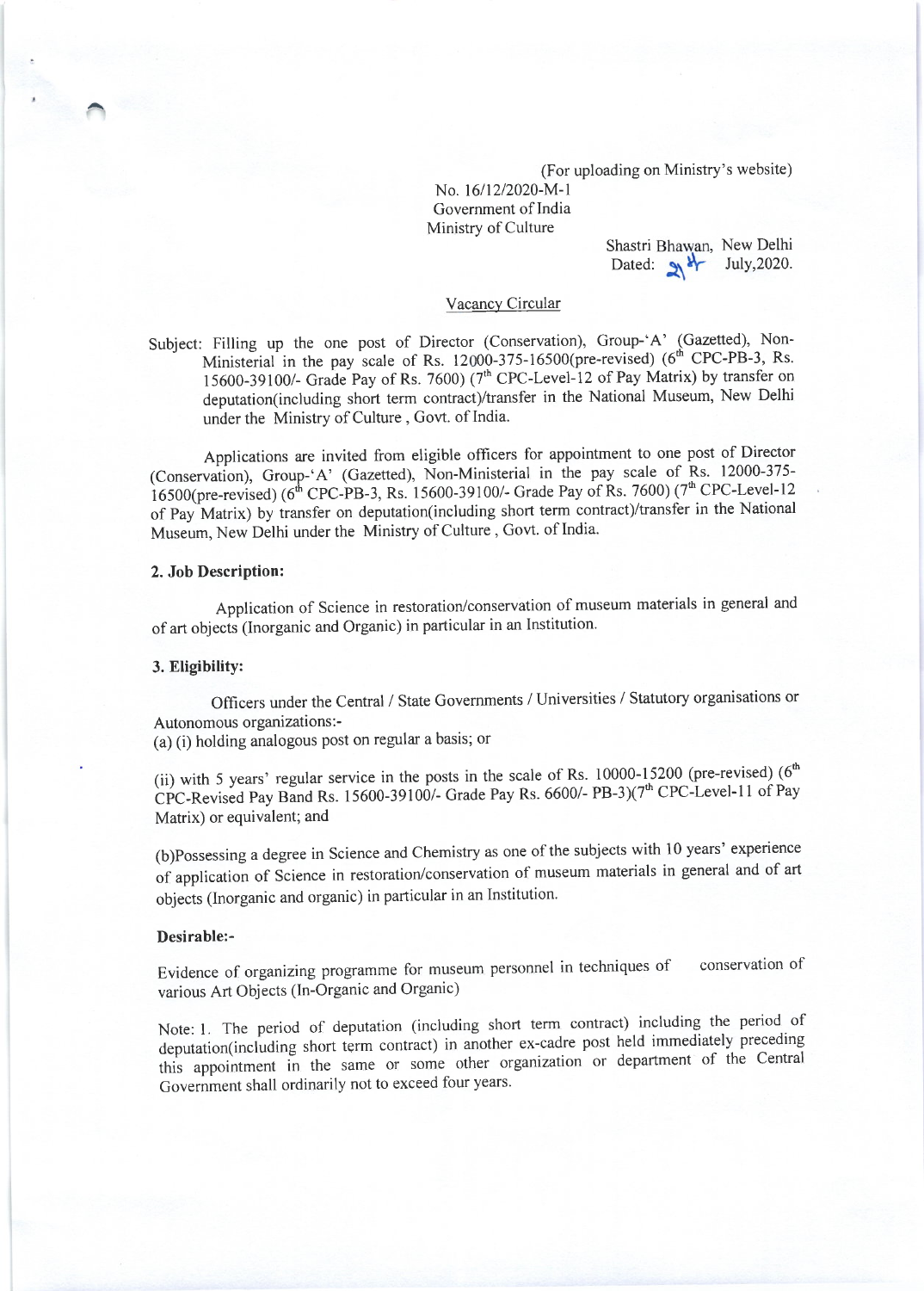Note: 2.The maximum age limit for appointment by deputation (ISTC) shall not be exceeding 56 years as on the closing date of receipt of applications.

4. The applications in duplicate in the enclosed prescribed proforma(Annexure) and complete up to date ACR dossiers of the officer (last 5 years) who can be spared in the event of their selection along with (i) vigilance clearance, (ii) integrity certificate, (iii) cadre clearance, and (iv) major / minor penalty statement for the last 10 years should reach the undersigned through proper channel within a period of 60 days ffom the date of advertisement in the Employment News. Applications received after the due date or otherwise incomplete will not be considered and stand rejected. The applications/CV not accompanied by supporting certificates/documents in support of Qualification and Experience claimed by the candidates would not be processed for determining the eligibility of the candidates for the selection.

(S.K. Singh) Under Secretary to the Government of lndia Tel:23380136 Room No. 210-D Wing, Shastri Bhawan, Dr. Rajendra Prasad Road New Delhi-1 10115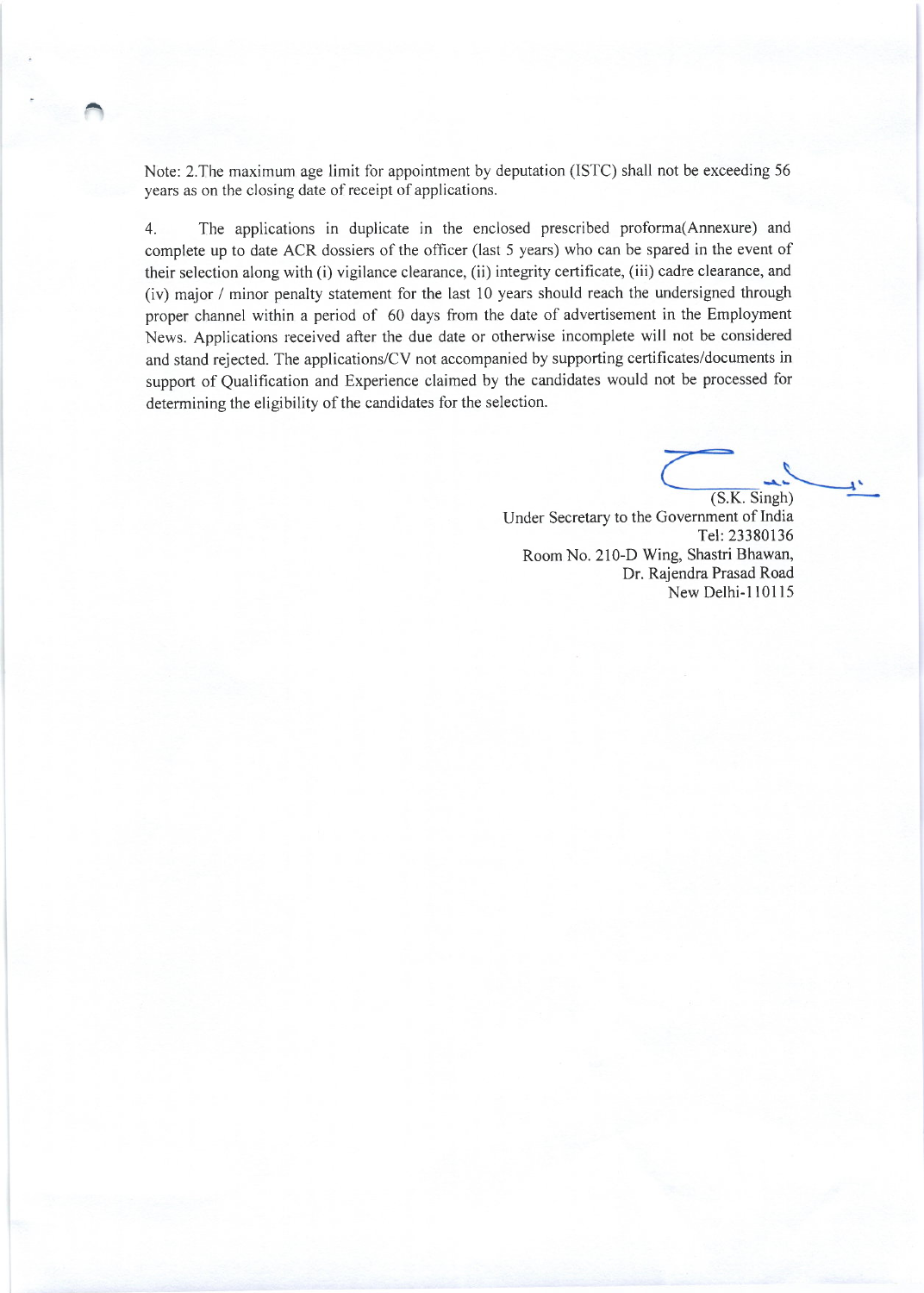ANNEXURE

# BIO-DATA/ CURRICULUM VITAE PROFORMA FOR THE POST OF DIRECTOR(CONSRVATION) IN NATIONAL MUSUEM, NEW DELHI.

| Qualifications/experience possessed by the officer |
|----------------------------------------------------|
|                                                    |
|                                                    |
| Essential:-                                        |
|                                                    |
|                                                    |
|                                                    |
|                                                    |
|                                                    |
|                                                    |
|                                                    |
|                                                    |
|                                                    |
|                                                    |
|                                                    |
|                                                    |
|                                                    |
|                                                    |
|                                                    |
|                                                    |
|                                                    |
|                                                    |
| Desirable:-                                        |
|                                                    |
|                                                    |
|                                                    |
|                                                    |
|                                                    |
|                                                    |

Advertisement in the Employment News the RRs by the Administrative Ministry/Department/Office at the time of iSsue of Circular and iSSuc Of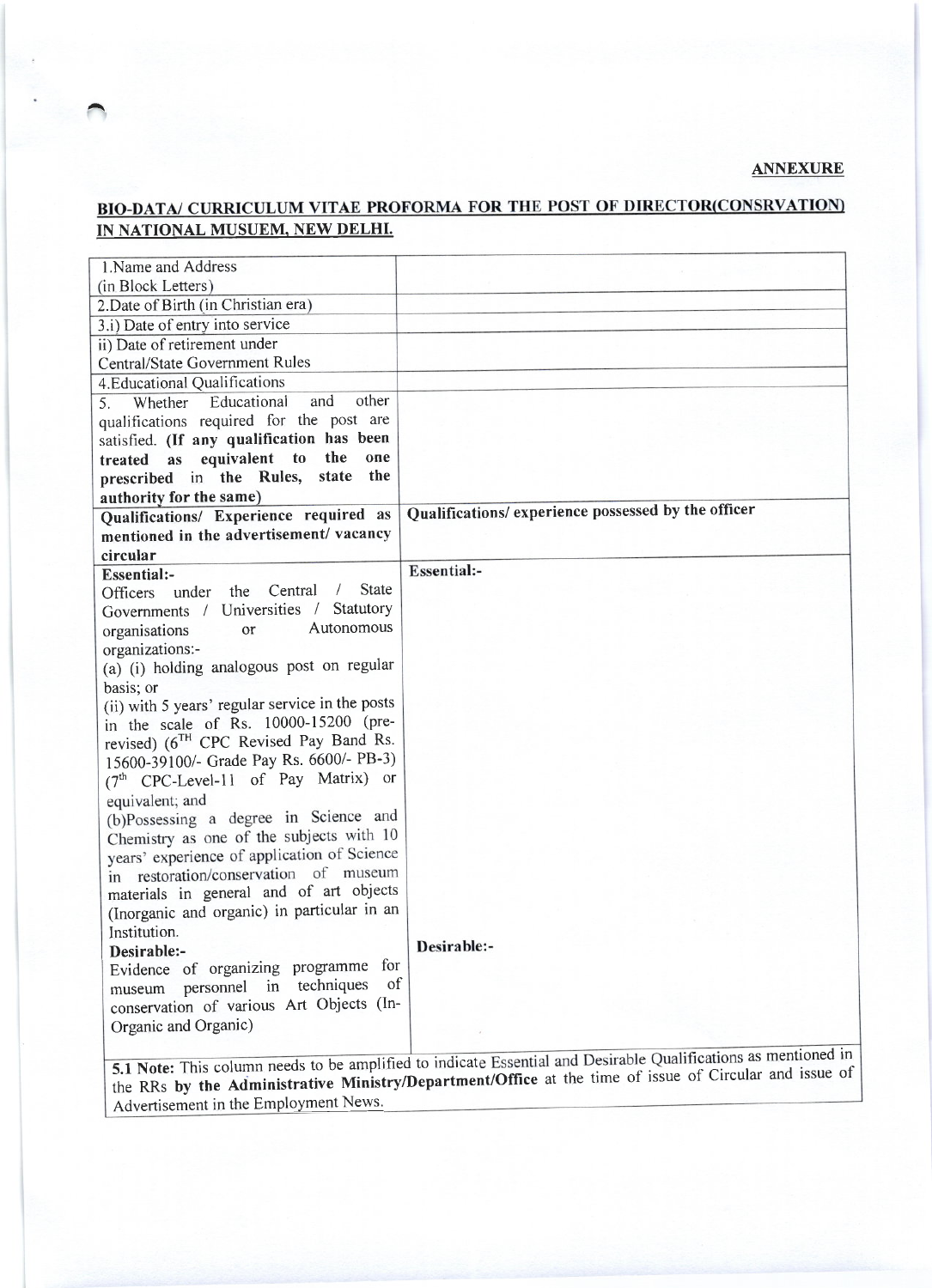|                                                 | 5.2 In the case of Degree and Post Graduate Qualifications Elective/ main subjects and subsidiary subjects may       |
|-------------------------------------------------|----------------------------------------------------------------------------------------------------------------------|
| be indicated by the candidate.                  |                                                                                                                      |
| 6. Please state clearly whether in the light of |                                                                                                                      |
| entries made by you above, you meet the         |                                                                                                                      |
| requisite Essential Qualifications and work     |                                                                                                                      |
| experience of the post.                         |                                                                                                                      |
|                                                 | $\pm$ 6.1 Note: Borrowing Departments are to provide their specific comments/views confirming the relevant           |
|                                                 | <sup>1</sup> Essential Qualification/ Work experience possessed by the Candidate (as indicated in the Bio-data) with |

reference to the post applied.

7. Details of Employment, in chronological order. Enclose a separate sheet duly authenticated by your signature, if the space below is insufficient.

| Office/Institution | Post held on<br>regular basis | From | To | <b>Band</b><br>$*$ Pay<br>basis | and   Nature of Duties (in detail)<br>GradePay/Pay Scale of   highlighting experience<br>$\frac{1}{2}$ the post held on regular   required for<br>applied for | the | post |
|--------------------|-------------------------------|------|----|---------------------------------|---------------------------------------------------------------------------------------------------------------------------------------------------------------|-----|------|
|                    |                               |      |    |                                 |                                                                                                                                                               |     |      |

\* Important : Pay-band and Grade Pay granted under ACP/MACP are personal to the officer and therefore, should not be mentioned. Only Pay Band and Grade Pay/ Pay scale of the post held on regular basis to be mentioned. Details of ACP/MACP with present Pay Band and Grade Pay where such benefits have been drawn by the Candidate, may be indicated as below;

| Office/Institution | $\Box$ Pay, Pay Band, and Grade Pay<br>drawn under ACP / MACP | From |  |
|--------------------|---------------------------------------------------------------|------|--|
|                    | Scheme                                                        |      |  |

| deputation/contract basis, please state-<br>initial appointment<br>and other details.<br>11. Additional details about present | 8. Nature of present employment i.e. Adhoc or<br>Temporary or Quasi-Permanent or Permanent<br>9. In case the present employment is held on<br>a) The date of $\overline{b}$ ) Period of appointment<br>on deputation/<br>contract<br>9.1 Note: In case of Officers already on deputation, the applications of such<br>officers should be forwarded by the parent cadre/ Department along with<br>Cadre Clearance, Vigilance Clearance and Integrity certificate.<br>9.2 Note: Information under Column 9(c) & (d) above must be given in all<br>cases where a person is holding a post on deputation outside the cadre/<br>organization but still maintaining a lien in his parent cadre/ organisation<br>10. If any post held on Deputation in the past by the<br>applicant, date of return from the last deputation | c) Name of the parent<br>office/organization to<br>which the applicant<br>belongs | d) Name of the post and Pay of<br>the post held in substantive<br>capacity in the parent<br>organisation |
|-------------------------------------------------------------------------------------------------------------------------------|-----------------------------------------------------------------------------------------------------------------------------------------------------------------------------------------------------------------------------------------------------------------------------------------------------------------------------------------------------------------------------------------------------------------------------------------------------------------------------------------------------------------------------------------------------------------------------------------------------------------------------------------------------------------------------------------------------------------------------------------------------------------------------------------------------------------------|-----------------------------------------------------------------------------------|----------------------------------------------------------------------------------------------------------|
| employment:<br>Please state whether working under                                                                             |                                                                                                                                                                                                                                                                                                                                                                                                                                                                                                                                                                                                                                                                                                                                                                                                                       |                                                                                   |                                                                                                          |